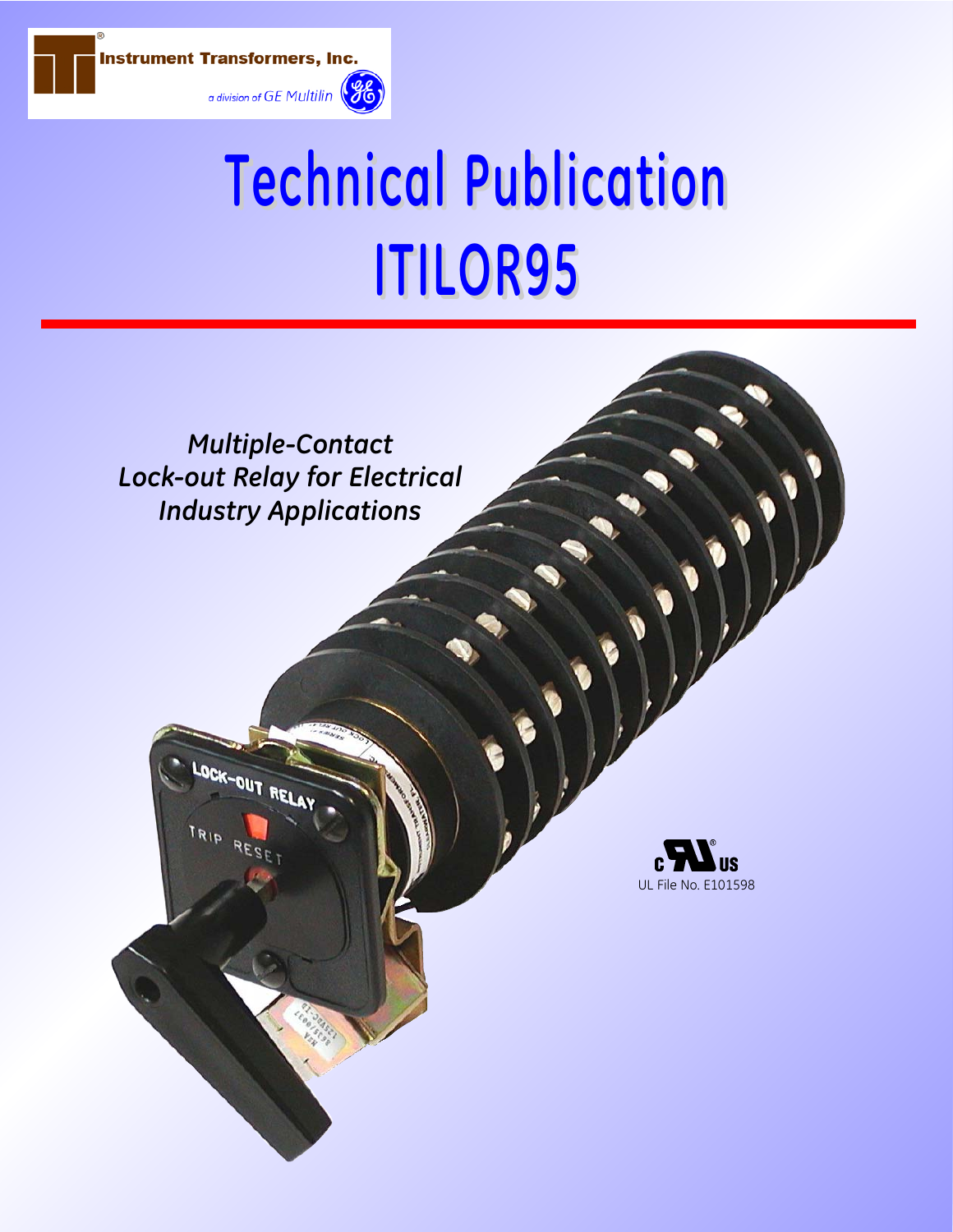# *LOCK-OUT RELAY SWITCH*

#### **INTRODUCTION**

The Lock-Out Relay (LOR) with up to 20 sets of N.O. & 20 set of N.C. contacts is used in the electrical power industry. These control relays are often used in conjunction with differential relays for the protection of transformers, buses, and rotating machinery. During a predetermined condition a LOR that has been RESET is electrically tripped to the TRIP position indefinitely. As a result, the LOR automatically locks out other circuit breakers and devices and must be RESET after the condition is eliminated.

#### **OPERATION**

The LOR requires no special circuity expect for a N.O. contact (S1) to trip the relay. The selection of the N.O. contact S1 should take into consideration the burden of trip coil and only external targets, since it will close into this current. Since the LOR is self—interrupting the S1 contact need not be concerned with breaking the TRIP circuit.

#### **MANUAL RESET LOR CIRCUIT**

The LOR contacts is shown in Figure 1 are normally closed in the reset position. B and G are the tie points that connect the LOR to the control circuit. C and F ate the connection points for the integral trip coil.

The state of the N.O. contact S1 determines whether the LOR is in the TRIP or RESET position. When the LOR is in<br>.the RESET position, the N.O. contact of S1 closes to energize the LOR's trip coil. This causes the LOR to op contacts, lock into the TRIP position, and remove itself from the circuit. An orange or black mechanical flag indicates TRIP position Black indicates RESET position.

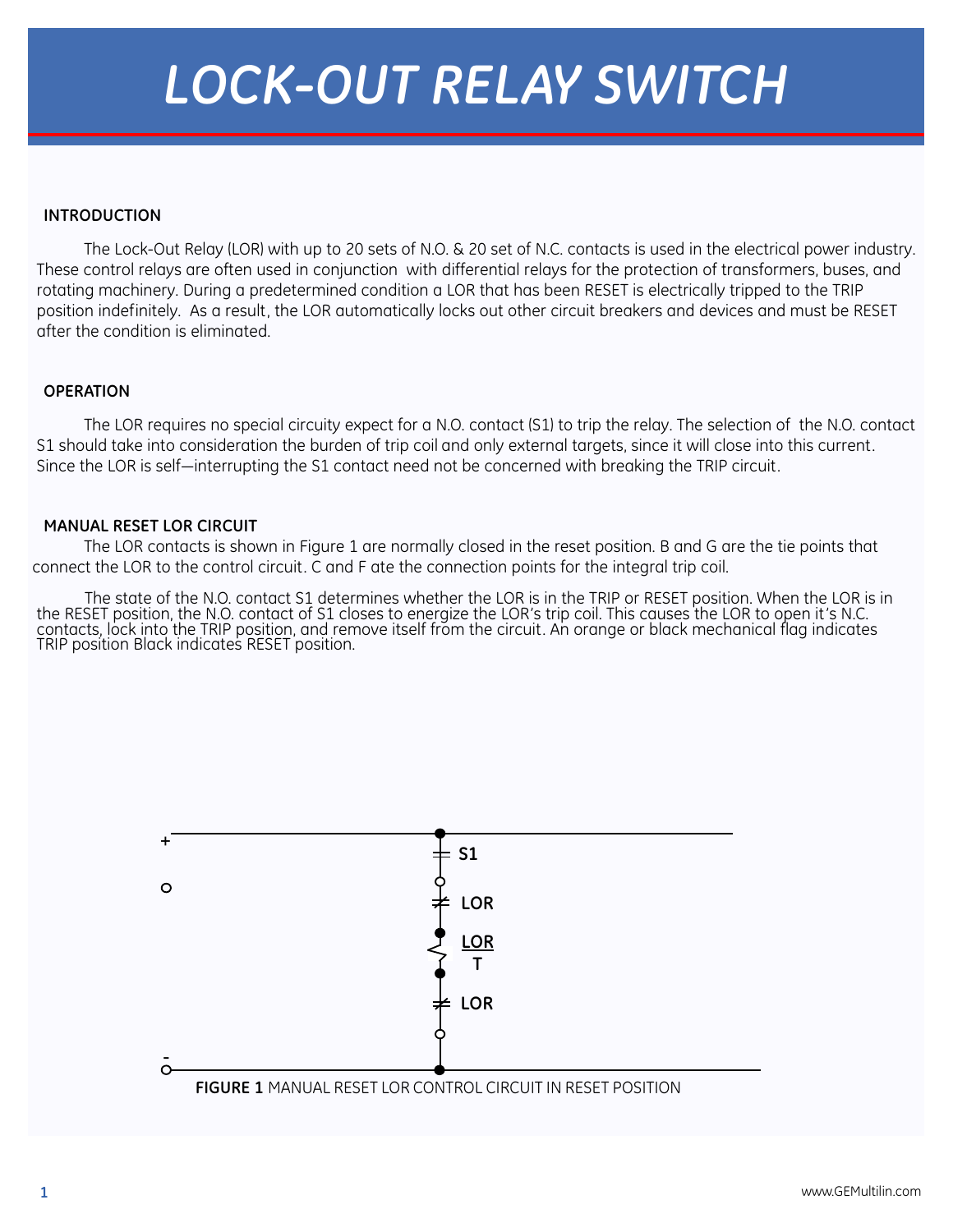#### **OPERATING VOLTAGE & COIL DATA BURDEN**

The LOR is self-interrupting auxiliary relay which is energized for short periods of time. Based on 105**<sup>o</sup>** C class insulation this relay can be subjected to it's maximum design voltage without exceeding a 50°C rise in a 55°C ambient. As shown in Fig 2 the LOR operates reliably over a wide range of voltages. Solenoids A, B, C, D, E, and F have overlapping voltages ranges to provide flexibility when selecting an operating speed for a specific burden current G and H coils may be useful where the sum of stray voltages cause nuisance trips. For normal operation the voltage applied at the control bus should be within the operating range outline in Figure 2.

| <b>COIL</b> | <b>COIL CKT</b><br><b>VOLTAGE</b> | <b>COIL</b><br><b>RESISTANCE</b><br>$@25^{\circ}C$ | <b>OPERATING</b><br><b>RANGE</b> | <b>COIL CURRENT</b><br>@ NORMAL<br><b>VOLTAGE</b> | <b>COIL CURRENT</b><br>@ MAXIMUM VOLTAGE<br><b>VOLTAGE</b> |
|-------------|-----------------------------------|----------------------------------------------------|----------------------------------|---------------------------------------------------|------------------------------------------------------------|
| A           | 24VDC                             | 3.3                                                | $10 - 40$ VDC                    | 7.3                                               | 12.2 AMPS DC                                               |
| B           | 24VDC                             | 7.7                                                | 18-50VDC                         | 3.2                                               | 6.5 AMPS DC                                                |
|             | 48VDC                             | 1.3                                                | 24-70VDC                         | 3.7                                               | 5.4 AMPS DC                                                |
| D           | 125VDC                            | 27                                                 | 30-140VDC                        | 4.6                                               | 5.2 AMPS DC                                                |
| E           | 125VDC                            | 50                                                 | 45-150VDC                        | 2.5                                               | 2.8 AMPS DC                                                |
| F           | 250VDC                            | 104                                                | 70-280VDC                        | 2.4                                               | 2.7 AMPS DC                                                |
| G           | 125VDC                            | 27                                                 | 90-140VDC                        | 2.5                                               | 2.8 AMPS DC                                                |
| H           | 250VDC                            | 104                                                | 180-280VDC                       | 2.4                                               | 2.7 AMPS DC                                                |

**FIGURE 2**

The operating range represents the design limits for reliable operation. Safety margins are included so operation may occur well outside this range. There is no implied threshold voltage in the operating range. In fact, actuation may occur at less than half of the lower limit of the operating range - contact factory if threshold voltage levels are required. Recommended control circuitry is shown in Figures 1-8 using a normally open contact to initiate operation. Applying continuous voltages that do not actuate the relay may cause overheating and failure of the coil.

#### **LOR TARGETS**

All LOR's have a mechanical target incorporated into nameplate. It's position and color indicate the state of the relay, black for RESET and orange for TRIP. The target resets when the relay resets. Auxiliary targets may be used in combination with LOR to remotely indicate the status of the relay. When wired in series as in Figure 2, the .2A target operates suitably with LOR. However, because of the relay's fast time response the 2A targets need special attention. Refer to figures 4 thru 8 toselect the appropriate coil to target match, and circuit configurations for 2A targets.



**FIGURE 3** SERIES LOR COIL W/TARGET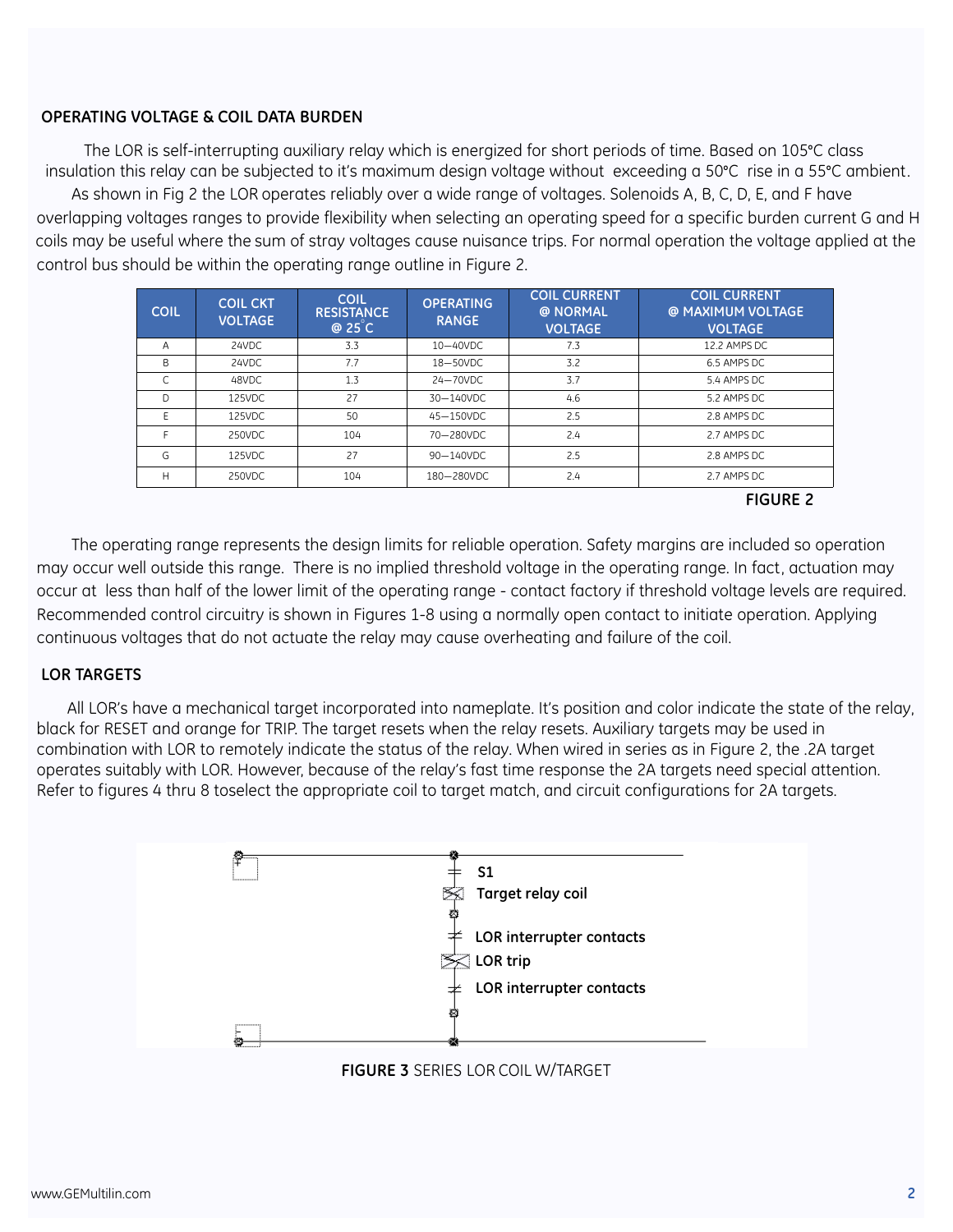| Tests based on follow-<br>ing         | <b>TARGET</b> |     |      |  |  |  |
|---------------------------------------|---------------|-----|------|--|--|--|
| <b>Target coil</b><br>Characteristics | .2A           | .6A | 2A   |  |  |  |
| Coil resistance (ohms)                | 8.15          | .71 | .195 |  |  |  |
| Pull- in current (amps)               | .15           | .45 | 1.75 |  |  |  |

| <b>OPERATING</b><br><b>DC VOLTS</b> | <b>LOR TRIP COILS</b><br><b>TO USE</b> |        |  |  |
|-------------------------------------|----------------------------------------|--------|--|--|
|                                     | 2 A TARGET 2 A TARGET                  |        |  |  |
| 150<br>125                          | A, B, C<br>B,C,D,E                     |        |  |  |
| 150<br>125<br>140                   | D,E,F<br>D.E.F<br>D,E,F                | D<br>D |  |  |
| 190<br>250                          | F<br>F                                 | D<br>n |  |  |

# **FIGURE 4** LOR COIL SELECTION

| <b>LOR</b><br><b>TRIP</b><br><b>COIL</b> | <b>NO ADDITIONAL</b><br><b>CIRCUITY</b><br>(TARGET) |     | <b>2A TARGET</b><br><b>RESISTOR (Rp)</b><br><b>IN PARALLEL</b> |                   | <b>2A TARGET</b><br><b>RC CIRCUIT</b><br>C1 |                  | <b>2A TARGET</b><br><b>SERIES</b><br><b>RESISTOR (RS)</b> |                               |                     |              |
|------------------------------------------|-----------------------------------------------------|-----|----------------------------------------------------------------|-------------------|---------------------------------------------|------------------|-----------------------------------------------------------|-------------------------------|---------------------|--------------|
|                                          | .2A                                                 | .6A | 2A                                                             | 25<br><b>OHMS</b> | 50<br><b>OHMS</b>                           | 40<br><b>MFD</b> | 20<br><b>MFD</b>                                          | $\overline{7}$<br><b>OHMS</b> | 12.3<br><b>OHMS</b> | 16.7<br>OHMS |
| Α<br>B                                   | 12                                                  | 12  | 42                                                             |                   |                                             |                  |                                                           |                               | 90                  | 90           |
| C<br>D                                   | 24                                                  | 40  | 118                                                            |                   | 80                                          | 95               | 105                                                       | 95                            |                     |              |
| E<br>F                                   | 40                                                  | 150 |                                                                | 75<br>70          | 150<br>125                                  |                  |                                                           |                               |                     |              |
| G                                        | 90                                                  |     |                                                                |                   |                                             |                  |                                                           |                               |                     |              |
| н                                        | 180                                                 |     |                                                                |                   |                                             |                  |                                                           |                               |                     |              |

### **FIGURE 5** MINIMUM D.C. VOLTAGE FOR OPERATION OF TARGET

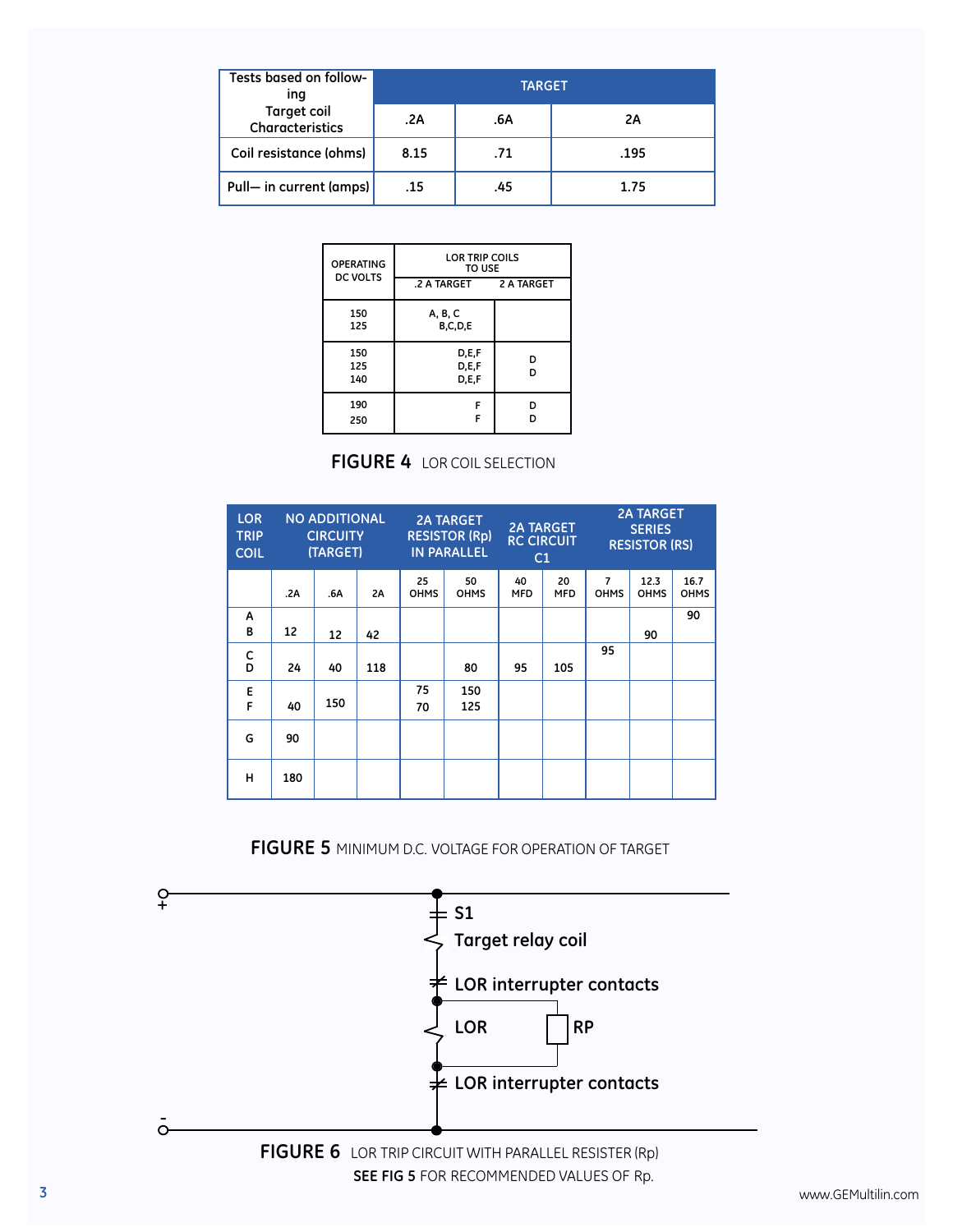

# **CONTACT MATERIALS:**

The LOR operates to a knife switch with double sided, spring wiper blades that close on a stationary terminal A.N.C. contact is achieved by bridging two stationary terminals. Made of phosphor—bronze, the wiper blades take advantage of the fine electrical conductivity and spring quality it provides. The blades are formed and riveted together to provide uniform pressure betweenthe mating surfaces.

The stationary terminal are made of a copper material.

All contact surfaces are overlayed with silver. A final overall silver flashing of the terminals insures good contact for external connections.

#### **DECKS ARRANGEMENT:**

A maximum number of 10 decks are available on the LOR for a total of twenty sets of NO and twenty sets of NC contacts. Using a blade and terminal configuration allows each deck to provide two N.O. and two N.C. contacts. Multi—deck LOR's have a two digit number associated with each terminals. The first digit refers to the deck number and the second indicates angular position . Consequently, terminal 68 would be located on the sixth deck in eighth position.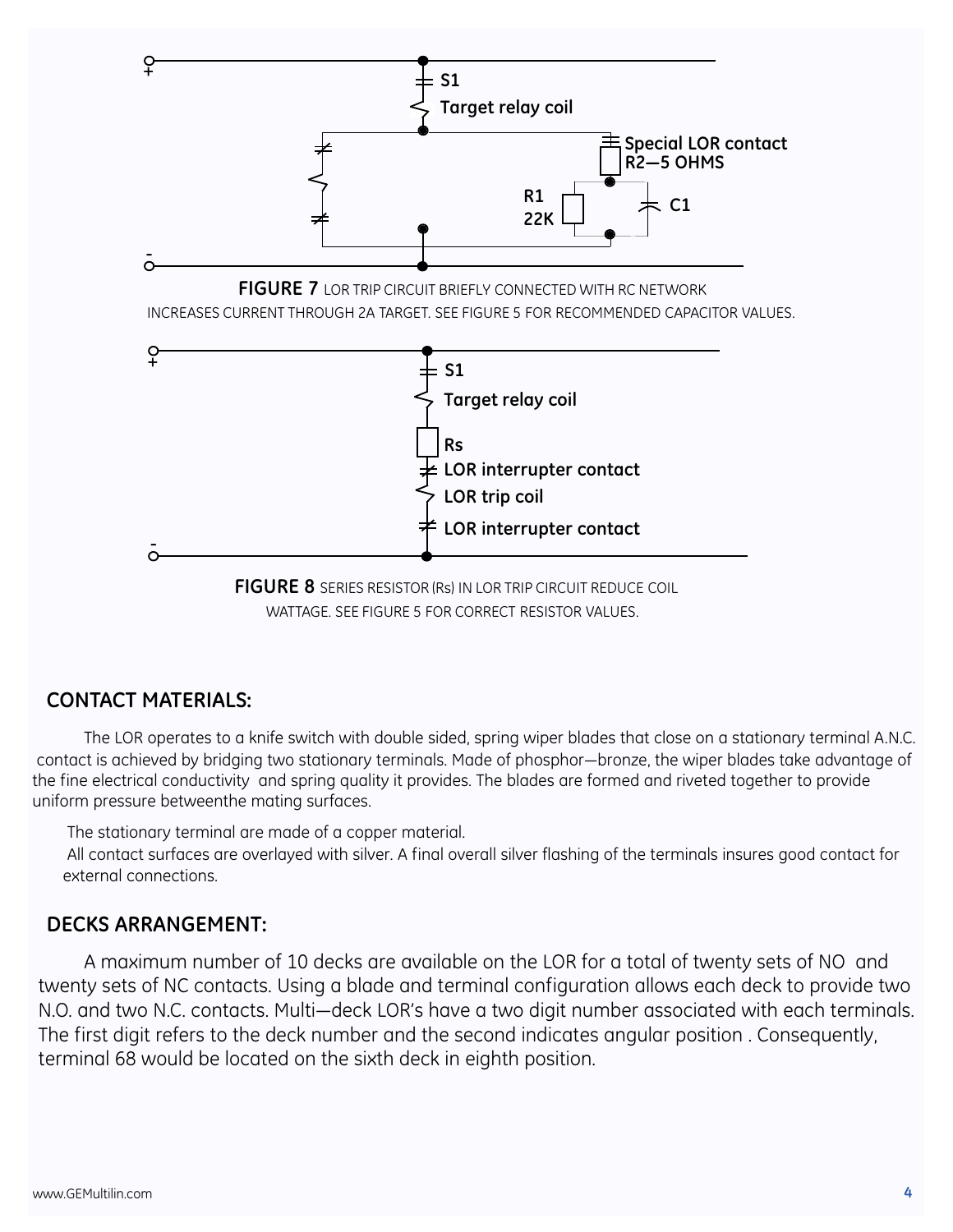



**FIGURE 10** CONTACT CHART & DECK LAYOUT

# **CONTACT RATINGS:**

The LOR uses were tested per U.L.Standard 508 and are documented in U.L. File Number E101598. See Figure 11 for actual general purpose U.L. recognized ratings.

|        |        | <b>U.L RECOGNIZED CONTACT RATING</b> |        |        |
|--------|--------|--------------------------------------|--------|--------|
| 120Vac | 240Vac | 600Vac                               | 125Vac | 250Vac |
| 20A    | 15A    | 6А                                   | 3A     | 1Α     |



# **TRIP AND REST MECHANISM:**

THE LOR uses a small linear solenoid with a mechanical advantage to control the heavy spring action required for tripping. A lever mechanism locks the LOR into the RESET position. Once RESET the full force of the main spring is transmitted perpendicular to a rolling surface. This locks the relay into the RESET position so that neither the lever nor a small roller can move. When energized the solenoid pushes against the lever, the small roller moves, and the LOR trips. Resetting the LOR requires the handle to be rotated clockwise until the roller a lines again with lever.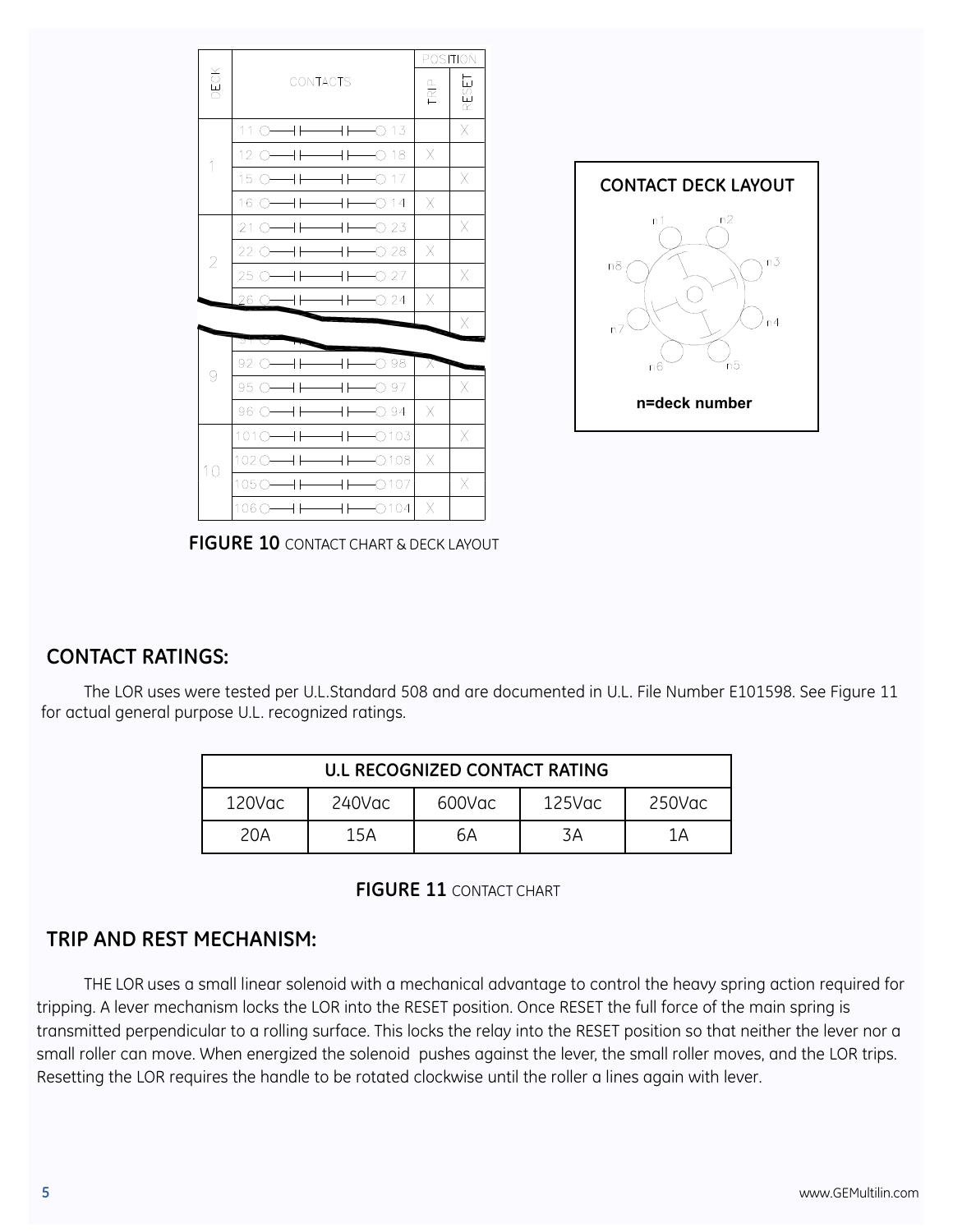